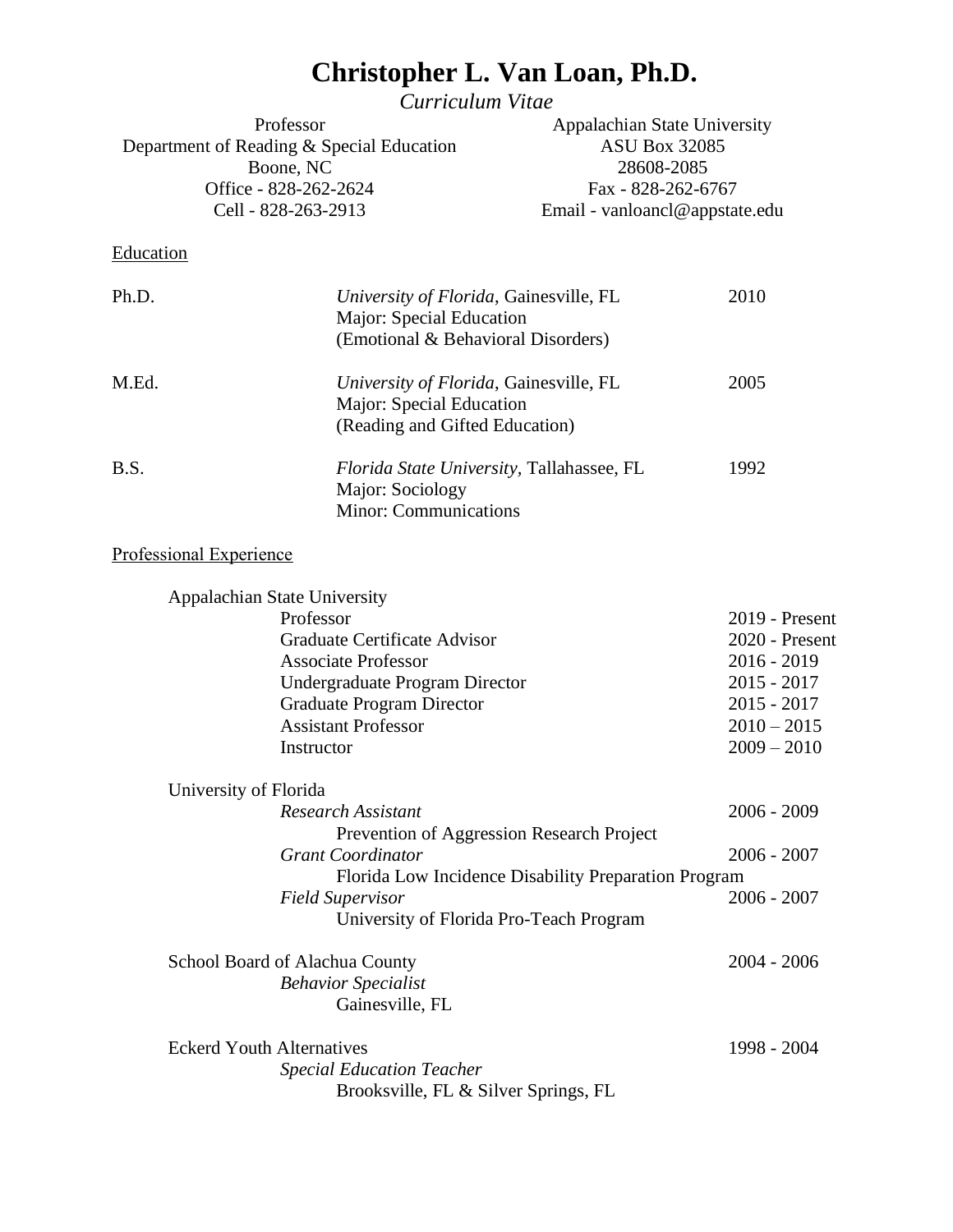| U. S. Peace Corps                       |  |
|-----------------------------------------|--|
| <b>International Development Worker</b> |  |
| Guatemala, CA                           |  |

1993 - 1996

#### Journal Articles

- Van Loan, C. L. & Garwood, J. D. (2020). Facilitating high-quality relationships for students with emotional and behavioral disorders in crisis. *Intervention in School and Clinic*, *55*, 253-256. https://doi.org/10.1177/1053451219855740
- Van Loan, C. L., Garwood, J. D., Smith, S. W., & Daunic, A. P. (2019). *Take CHARGE!*: A randomized controlled trial of a social problem-solving curriculum to support students with emotional and behavioral disorders. *Journal of Emotional and Behavioral Disorders*, *27*, 143-153. https://journals.sagepub.com/doi/pdf/10.1177/1063426617754083
- Garwood, J. D. & Van Loan, C. L. (2019). Using social stories with students with social, emotional, and behavioral disabilities: The promise and the perils. *Exceptionality*, *27*, 133-148. http://www.tandfonline.com/doi/full/10.1080/09362835.2017.1409118
- Van Loan, C. L., & Garwood, J. D. (2018). Measuring relationships between adolescents with emotional and behavioral disorders and their teachers: A psychometric report. *Assessment for Effective Intervention.* https://doi.org/10.1177/1534508418786779
- Garwood, J. D. & Van Loan, C. L. (2018). Pre-service educators' dispositions toward inclusive practices for students with emotional and behavioural difficulties. *International Journal of Inclusive Education*., 23(*12*), 1332-1347. https://doi.org/10.1080/13603116.2018.1447614
- Marlowe, M. J., Garwood, J. D., & Van Loan, C. L. (2017). Psychoeducational approaches for pre-service teachers regarding emotional and behavioral disorders and the relationshipdriven classroom. *International Journal of Special Education*, *34*(4), 858-876.
- Garwood, J. D., Van Loan, C. L., & Werts, M. G. (2017). Mindset of paraprofessionals serving students with emotional and behavioral disorders. *Intervention in School and Clinic*, *53*, 206-211. https://doi.org/10.1177/1053451217712958
- Smith, S. W., Daunic, A. P., Aydin, B., Van Loan, C. L., Barber, B. R., & Taylor, G. G. (2016). Effect of tools for getting along on student risk for emotional and behavioral problems in upper elementary classrooms: A replication study. *School Psychology Review*, *45*, 73-92.
- Van Loan, C. L., Gage, N. A., & Cullen, J. P. (2015). Reducing the use of physical restraint: A pilot study investigating a relationship-based crisis prevention curriculum. *Residential Treatment for Children & Youth*, *32*(2), 113-133.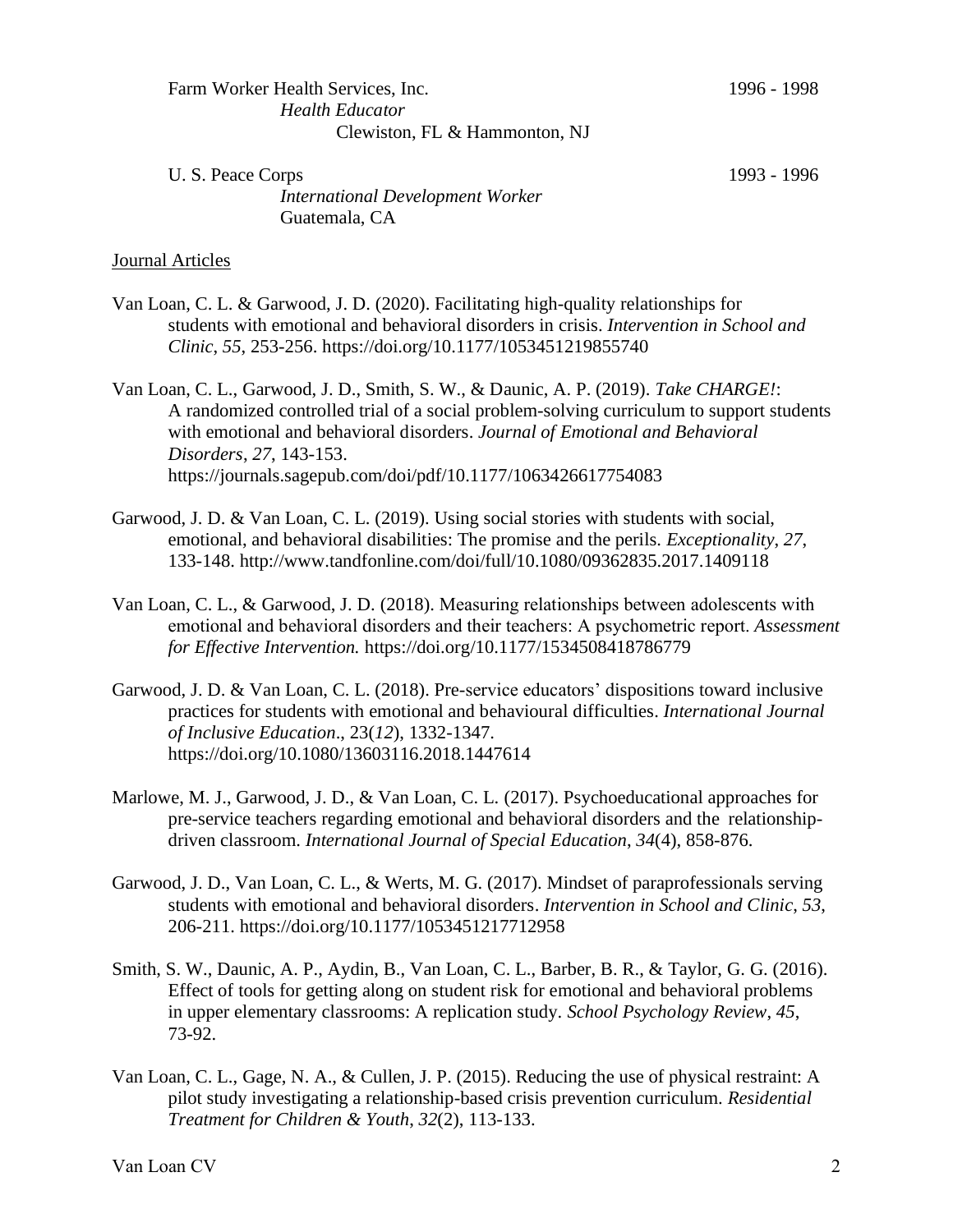- Smith, S. W., Daunic, A. P., Barber, B. R., Aydin, B., Van Loan, C. L., & Taylor, G. G. (2014). Preventing risk for significant behavior problems through a cognitive-behavioral intervention: Effects of the *Tools for Getting Along* curriculum at one-year follow-up. *Journal of Primary Prevention, 35,* 371-387.
- Daunic, A. P., Smith, S. W., Garvan, C. W., Barber, B. R., Becker, M. K., Peters, C. D., Taylor, G. G., Van Loan, C. L., Li, W., & Naranjo, A. H. (2011). Reducing developmental risk for emotional/behavioral problems: A randomized controlled trial examining the tools for getting along curriculum. *Journal of School Psychology, 50(*2), 149-166.
- Gagnon, J. C., Van Loan, C. L., & Barber, B. R. (2011). Secondary psychiatric schools: Characteristics and approaches to curriculum. *Preventing School Failure*, *55*, 42-52.
- Gagnon, J. C., Barber, B. R., Van Loan, C. L. & Leone, P. E. (2009). Juvenile correctional schools: Characteristics, curriculum, policies, & practices. *Education & Treatment of Children, 32*(4), 673-696.
- Haydon, T., Mancil, G. R., & Van Loan, C. L. (2009). Using opportunities to respond in a general education classroom: A case study. *Education & Treatment of Children, 32,* 267- 278.

#### Book Chapters

- Van Loan, C. L., Marlowe, M. J. & Poling, D.V. (In press). Understanding and fostering teacher-student relationships to prevent behavior problems. In S. W. Smith & M. L. Yell (Eds.), *A teachers guide to preventing behavior problems in the classroom* (*Second Edition*). Boston, MA: Pearson.
- Van Loan, C. L. & Marlowe, M. J. (2013). Understanding and fostering teacher-student relationships to prevent behavior problems. In S. W. Smith & M. L. Yell (Eds.), *A teachers guide to preventing behavior problems in the classroom*. Boston, MA: Pearson.

#### Technical Manuals

Van Loan, C. L., Cullen, J. A., & Giordano, K. (2015). *Shifting Gears*: *Conflict Avoidance Through Working Partnerships*. Boone, NC: ASU.

#### Works in Progress

- Poling, D. V., Van Loan, C. L., Garwood, J. D., Zhang, S., & Riddle, D. (Under review). School-based interventions to improve teacher-student relationships: A review of the literature. Submitted to *Educational Research Review*
- Peyton, D. J., Prykanowski, D. A., Cheek, A., Van Loan, C. L., Salzano, J., & Coats, R. (submitted). Moving Beyond Compliance: Meeting the Demands of edTPA in a Special Education Teacher Preparation Program. Submitted to *The New Educator.*
- Van Loan, C. L. & Garwood, J. D. (in progress). Administrator views on seclusion and restraint in community-based programs: Survey results.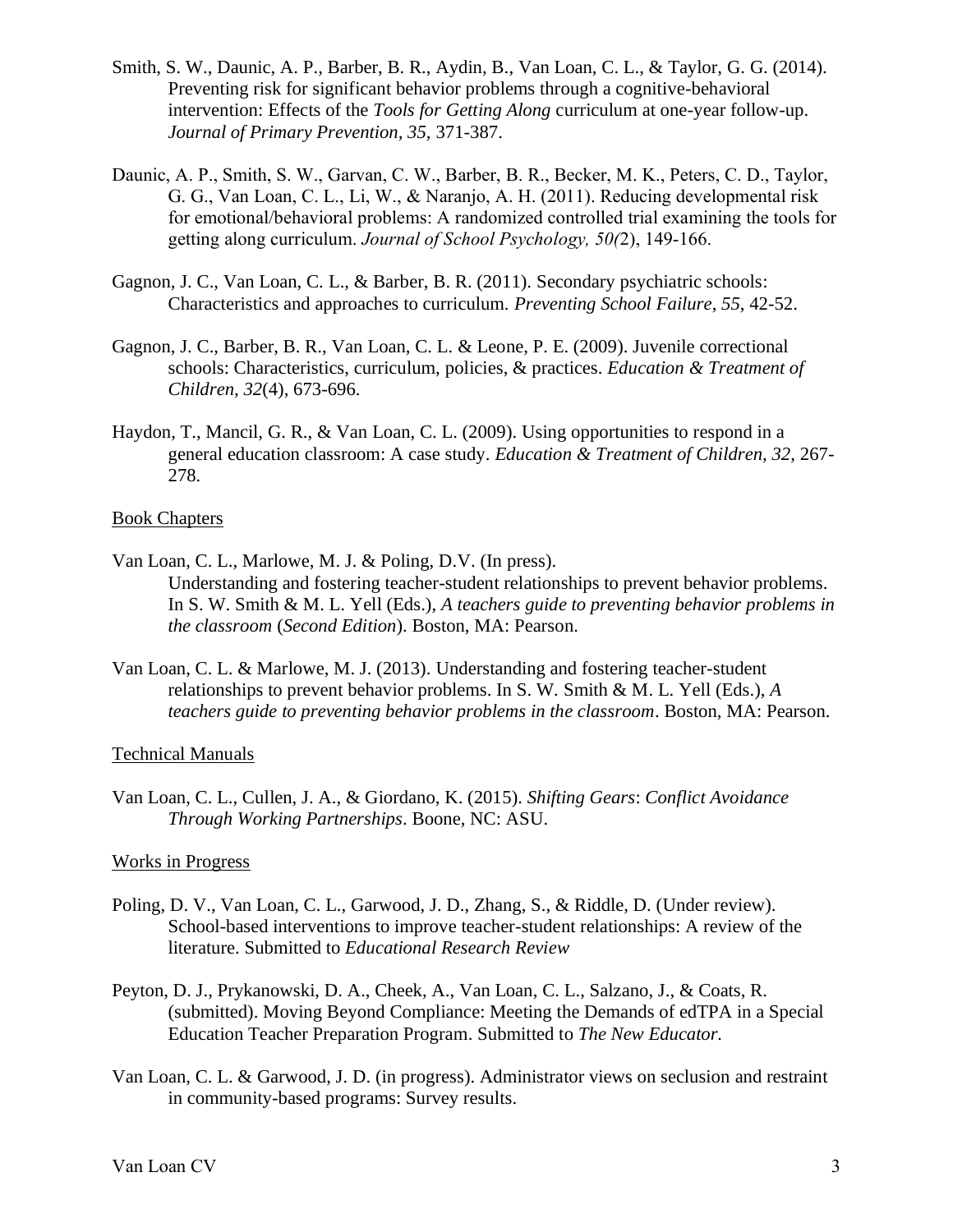Poling, D. V., Van Loan, C. L. & Garwood, J. D. (Accepted). A conversation with Marlowe. *Intervention in School and Clinic.*

National Refereed Paper Presentations

- Poling, D. V. & Van Loan, C. L. (2019, April). *School-Based Teacher-Student Relationship Interventions: A Systematic Review*. Paper Presented at the 2019 Annual Meeting of the American Educational Research Association, Classroom Management Special Interest Group, Toronto, Canada
- Barber, B. R., Daunic, A. P., Smith, S. W., & Van Loan, C. L. (2010, April). *Examining the Contribution of "Hot" versus "Cool" Executive Functions for Predicting Reactive and Proactive Aggression in Elementary Students*. Paper Presented at the 2010 Annual Meeting of the American Educational Research Association, SEL Special Interest Group, Denver, CO
- Daunic, A.P., Smith, S. W., Becker, M.A., Peters, C.P., Barber, B. R., & Van Loan, C. L. (2009, April). *Class wide-social problem-solving intervention to address disruption / aggression: Examining efficacy using treatment as received.* Paper presented at the annual meeting of the American Educational Research Association, San Diego, CA.
- Daunic, A. P., Smith, S. W., Naranjo, A., Garvan, C., Barber, B. R., Becker, M., Peters, C., Taylor, G., & Van Loan, C. L. (2008, April). *Universal cognitive-behavioral intervention to reduce aggression among 4th and 5th grade students: First year results*. Paper presented at the annual meeting of the American Educational Research Association, New York, NY.

International / National Presentations (Invited)

- Barber, B. R., Van Loan, C. L., Cumming, M., & Poling, D. V. (2018, October) 41st Annual National Conference on Severe Behavior Disorders of Children and Youth, Tempe, AZ. Instructing for Social and Emotional Learning Across the School Years
- Van Loan, C. L., Gable, R. A., & Hendrickson, J. M. (October, 2014). *Discussion moderator: Richard E. Shores Strand on Research in Behavior Disorders*. 37th Annual National Conference on Severe Behavior Disorders of Children and Youth, Tempe, AZ.
- Van Loan, C. L. (October, 2013). *Investigating a Crisis Intervention Curriculum: Notes from the Field*. 36th Annual National Conference on Severe Behavior Disorders of Children and Youth, Tempe, AZ.

International / National Presentations (Refereed)

Poling, D. V., Van Loan, C. L., Garwood, J., Zhang, & S. Riddle, D. (2021) *Building Teacher-Student Relationships: Research-Based Approaches, Practices, and Strategies*. Annual conference of the Council for Exceptional Children, Baltimore, MD.

Smith, S. W., Barber, B. R., Daunic, A. P., & Van Loan, C. (2020, April). *Issues in Design and*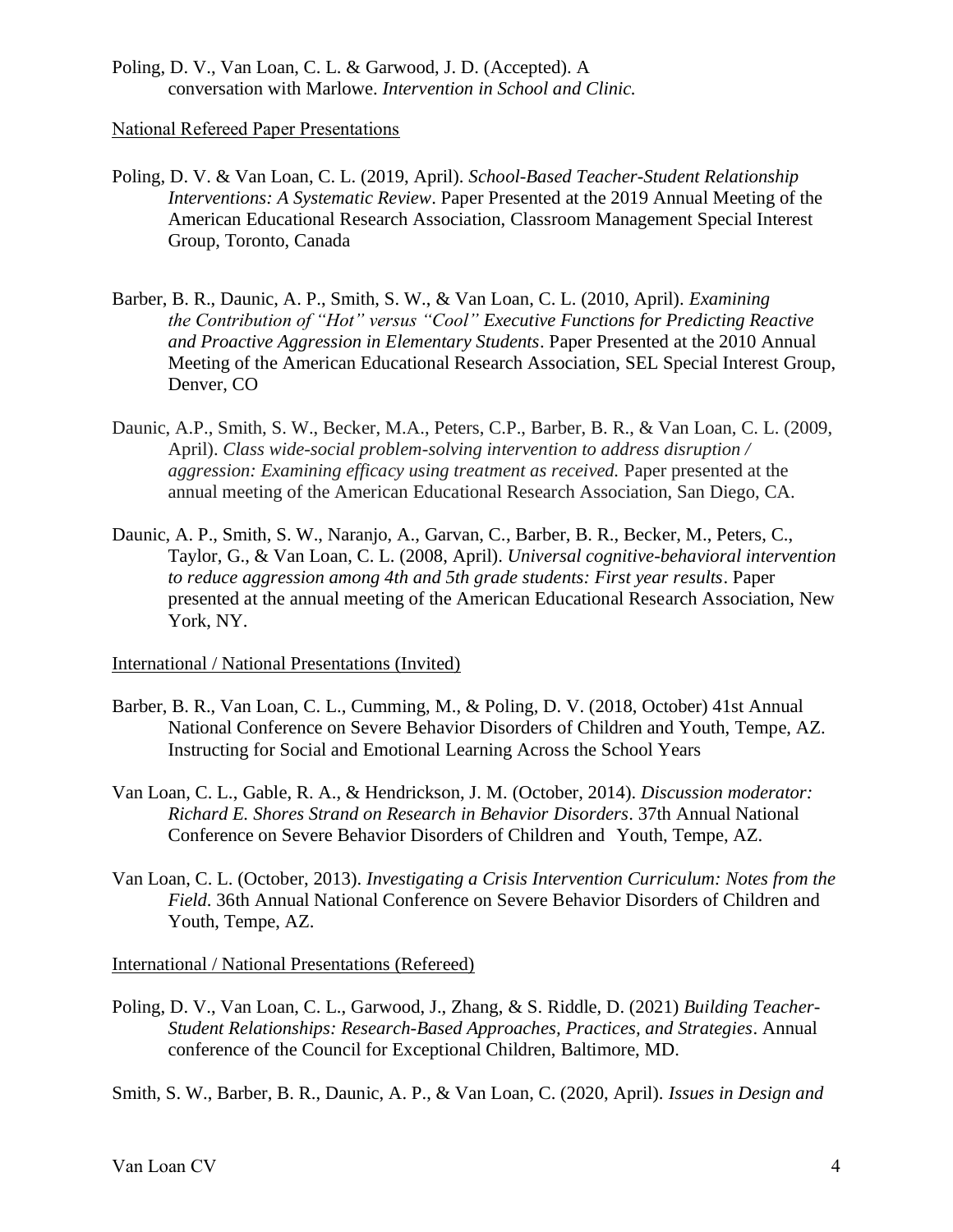*Management of Intervention Research in Applied School Settings.* Badar-Kauffman Special Education Research Conference, Kent State University, Kent, OH (conference cancelled).

- Van Loan, C. L. (October, 2017). *Relationships matter: Preparing pre-service teachers for the realities of serving students with EBD.* 40th Annual National Conference on Severe Behavior Disorders of Children and Youth, Tempe, AZ.
- Van Loan, C. L., & Garwood, J. D. (2016). *Social stories for students with EBD: Why didn't we think of that?* 39th Annual National Conference on Severe Behavior Disorders of Children and Youth, Tempe, AZ.
- Gagnon, J. C., Van Loan, C. L., Barber, B. R., & Bettini, E. (October, 2016). *Implications from national studies on education in juvenile corrections*. 39th Annual National Conference on Severe Behavior Disorders of Children and Youth, Tempe, AZ.
- Van Loan, C. L. & Gage, N. A. (September, 2015). *Reducing Use of Physical Restraint: A Pilot Study Investigating a Relationship-Based Crisis Prevention Curriculum*. Council for Children with Behavioral Disorders International Conference, Atlanta, GA.
- Van Loan, C. L. (October, 2014). *Reducing Use of Physical Restraint: A Pilot Study Investigating a Relationship-Based Crisis Prevention Curriculum*. 37th Annual National Conference on Severe Behavior Disorders of Children and Youth, Tempe, AZ.
- Van Loan, C. L. (October, 2012). *Administrators' Views on Seclusion and Restraint in Community Based Programs: Survey Results*. 35th Annual National Conference on Severe Behavior Disorders of Children and Youth, Tempe, AZ.
- Van Loan, C. L. & Barber, B. R. (April, 2012). *Barriers and Solutions in the Application of Positive Behavioral Supports in Alternative School Settings.* Council for Exceptional Children Convention and Expo, Denver, CO.
- Van Loan, C. L. (September, 2011). *Strategies for Fostering Quality Relationships for Students Experiencing EBD*. Council for Children with Behavioral Disorders 50<sup>th</sup> Anniversary International Conference, New Orleans, LA.
- Van Loan, C. L. (October, 2010). *Social Problem Solving and Relationships for Students with Emotional and Behavioral Disorders*. 33rd Annual National Conference on Severe Behavior Disorders of Children and Youth, Tempe, AZ.
- Smith, S. W., Daunic, A. P., Garvan, C. W., Barber, B., Becker, M., Peters, C., Taylor, G., & Van Loan, C. (2009, June). *Universal Cognitive-Behavioral Intervention for Elementary Students to Reduce Disruptive/Aggressive Behavior: Findings from Years 1 and 2.* (Poster Presentation). U.S. Department of Education, Institute of Education Sciences 2009 Research Conference, Washington, DC.
- Smith, S. W., Daunic, A.P., Barber, B. R., Becker, M., Peters, C., Taylor, G., & Van Loan, C. L. (2009, April). *Classroom-based social learning curriculum to prevent aggression: Teacher / student characteristics that moderate outcomes.* (Poster Presentation). International Council for Exceptional Children  $-87<sup>th</sup>$  Annual Convention, Seattle, Washington.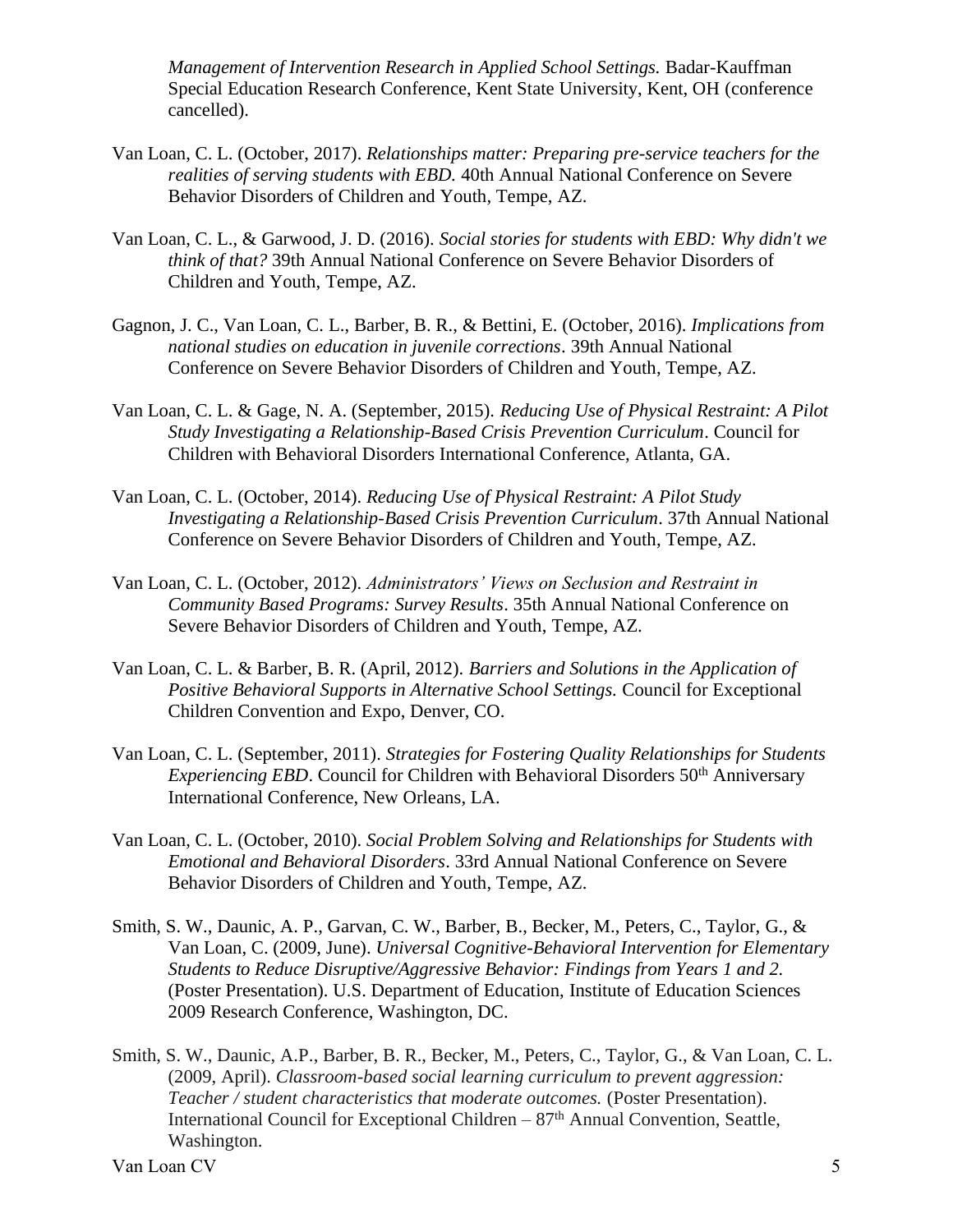- Van Loan, C., Peters, C., Daunic, A. P., & Smith, S. W. (2009, February). *Development of the Multi-Informant Teacher Assessment System*. (Poster Presentation). National Association of School Psychologists Annual Convention, Boston, MA.
- Gagnon, J. C., Van Loan, C. L., & Barber, B. R. (November, 2008). *Day treatment and residential schools for students with EBD: Characteristics and curriculum*. 32nd Annual National Conference on Severe Behavior Disorders of Children and Youth, Tempe, AZ.
- Gagnon, J. C., B. R. Barber, & Van Loan, C. L. (November, 2008). *Comparing state and school approaches to curriculum in juvenile corrections*. 32nd Annual National Conference on Severe Behavior Disorders of Children and Youth, Tempe, AZ.
- Smith, S. W., Daunic, A. P., Naranjo, A., Garvan, C., Barber, B. R., Becker, M., Peters, C., Taylor, G., & Van Loan, C. L. (April, 2008). *Reducing classroom disruptive/aggressive behavior: Year one findings from a universal / selective intervention*. Council for Exceptional Children-86th Annual Convention, Boston, MA.
- Van Loan, C. L. & Barber, B. R. (2008, February). *How to teach generalization of social skills to children with EBD.* Midwest Symposium for Leadership in Behavior Disorders, Kansas City, MO.
- Van Loan, C. L. (2008, February). *Teacher-student relationships: Affective teacher characteristics that reduce problematic behavior for children with EBD*. Midwest Symposium for Leadership in Behavior Disorders, Kansas City, MO.
- Barber, B. R., Van Loan, C. L., Becker, M., Taylor, G., & Smith, S. W. (2007, November). *Beyond classrooms: Promoting and assessing social skill generalization for students with EBD.* 31st Annual National Conference on Severe Behavior Disorders of Children and Youth, Tempe, AZ.
- Mancil, G. R. & Van Loan, C. L. (2007, October). *Mathematics and behavior problems: Making the connection*. Council for Children with Behavioral Disorders, Dallas, TX.
- Haydon, T., Mancil, G. R., & Van Loan, C. L. (May, 2007). *Using opportunities to respond in a general education classroom: A case study*. Poster Session presented at the 33rd Association for Behavioral Analysis International, San Diego, CA.

## Local Presentations

Smith, S. W., Daunic, A. P., Garvan, C. W., Barber, B., Becker, M., Peters, C., Taylor, G., Van Loan, C. L. (October, 2008). *Managing anger in the classroom: Teaching students social problem solving* (Poster Presentation). University of Florida, College of Education, Faculty Research Showcase, Gainesville, Florida.

## Grants / Awards

## *Funded / Awarded*

*Poling, D. V., Van Loan, C. L.,*& Prykanowski, D. A*. University Research Council (URC) Grant*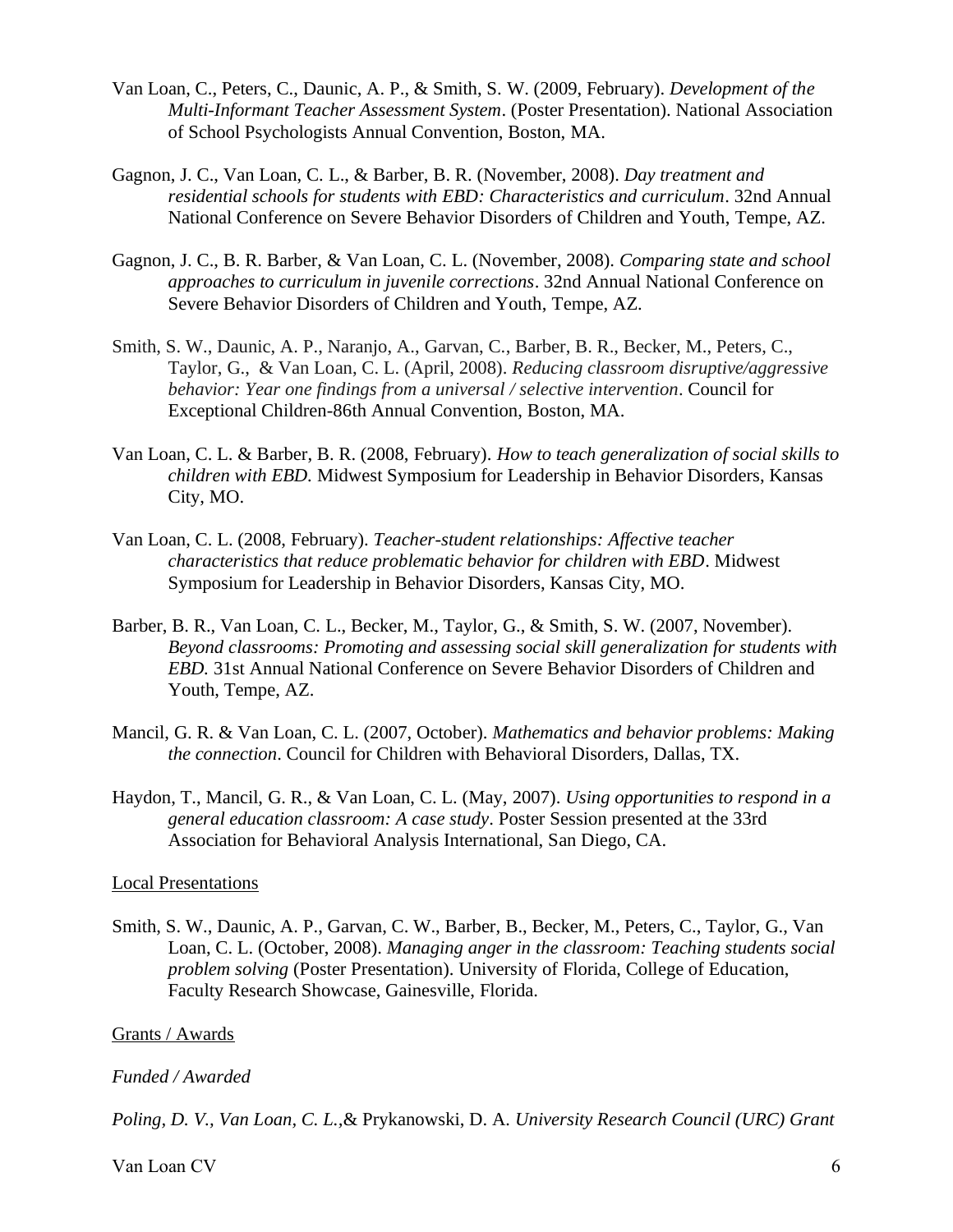*for Academy at Middle Fork Appalachian State University SEL grant. Submitted June 2020. Social emotional literacy curriculum development and implementation for Kindergarten and 1st graders, \$4,750. Co-Project Investigator. October, 2020*

| Research Associate<br>Appalachian State University awarded a Academy Innovation Grant partnership<br>with Academy at Middle Fork elementary school for research and support of a<br>laboratory school.                                                                            | 2019 - 2022   |
|-----------------------------------------------------------------------------------------------------------------------------------------------------------------------------------------------------------------------------------------------------------------------------------|---------------|
| Reich College of Education Outstanding Teacher                                                                                                                                                                                                                                    | 2018-19       |
| Project Investigator<br>North Carolina Department of Health and Human Services, Division of Mental<br>Health, Developmental Disabilities, and Substance Abuse Services Grant to<br>Reduce the Use of Seclusion and Restraint Procedures - Three-year project for<br>\$359, 234.00 | 2011-2014     |
| <b>Federal Leadership Grant Award Recipient</b><br>Special Education Doctoral Program to Prepare Higher Education<br>Faculty and Researchers in the Area of Emotional and Behavioral<br>Disorders                                                                                 | $2006 - 2009$ |

University of Florida; Gainesville, FL

*Unfunded / Nominated*

- *Hall-Powell, T., Snow, A., Daniels, D., Poling, D., & Van Loan, C. Academy at Middle Fork Appalachian State University SEL grant. Submitted June 2020. Social emotional literacy curriculum development and implementation for Kindergarten and 1st graders, \$7,000. Project Associate*
- *Garwood, Justin, Mason, Linda, Koppenhaver, David A., and Van Loan, C. L. Building Cohesion Between Special Education Teachers and Paraprofessionals (Project Co-STEP). Four-year proposal submitted to the Institute for Education Studies, Special Education Research CFDA 84.324A, August 4, 2016. \$1,079,804. Co-Principal Investigator.*
- *Trathen, W., Smith, C., Koppenhaver, D. A., Van Loan, C. L., Werts, M., and Dalton, J. Partnership between Armenian State Pedagogical University and Appalachian State University for Capacity Building in Inclusive Education. Project Proposal in Response to ARI Call for Expression of Interest. Two-year proposal submitted November 25, 2015 to UNICEF Armenia for \$261,852. Project Associate.*

| <i>Nominated</i> for The University College Award for Excellence in Teaching                          | 2018 |
|-------------------------------------------------------------------------------------------------------|------|
| <i>Nominated</i> for The University College Award for Excellence in Student<br>Advising and Mentoring | 2015 |
| William T. Grant Foundation<br>\$600,000.                                                             | 2015 |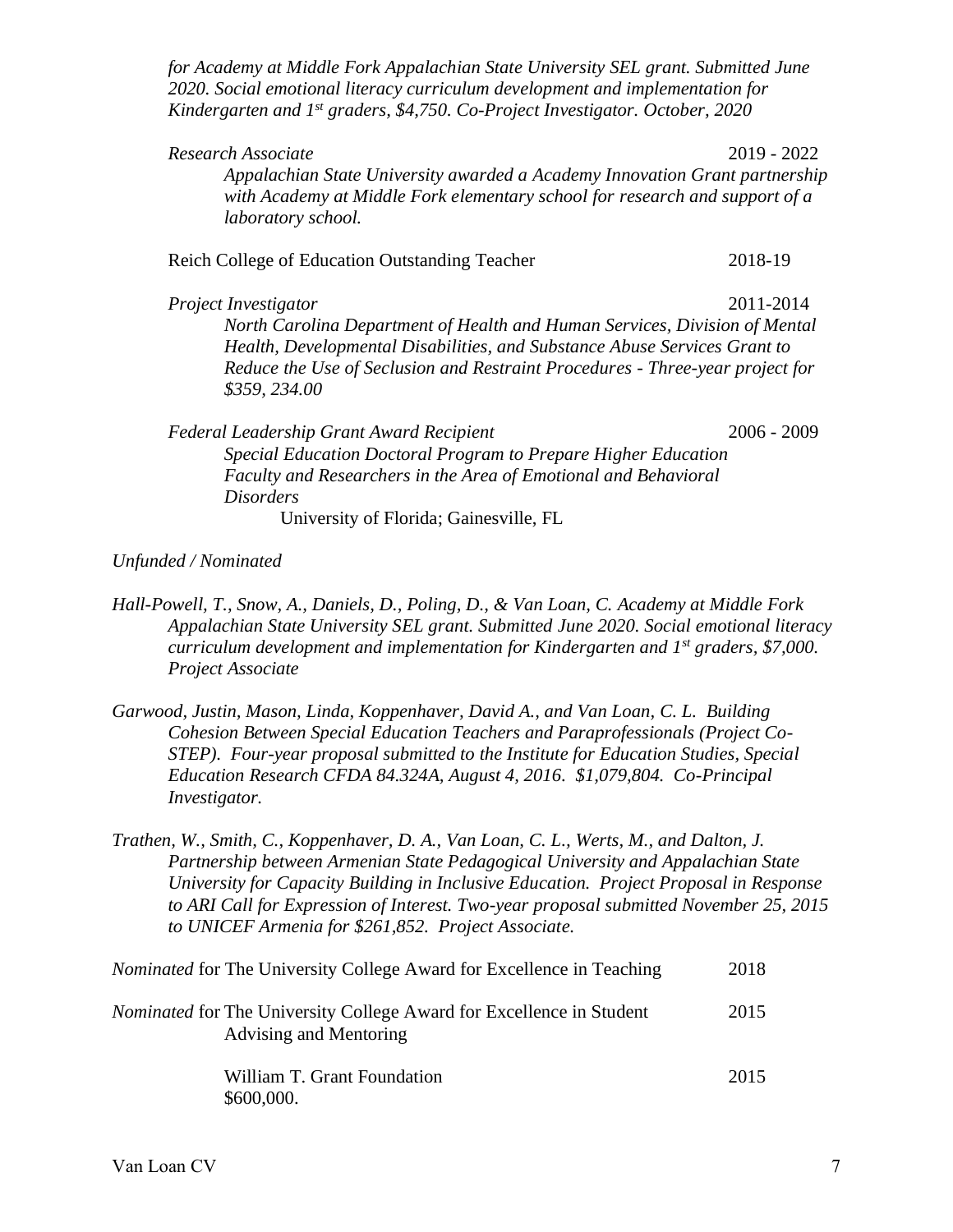Appalachian State University Department of Reading Education and Special Education

| <b>SPE 4430</b> | <i>Positive Behavioral Interventions &amp; Supports</i>                 |
|-----------------|-------------------------------------------------------------------------|
| <i>SPE 4495</i> | Practicum I                                                             |
| <b>SPE 4496</b> | Practicum II                                                            |
| <b>SPE 4900</b> | <b>Student Teaching</b>                                                 |
| <b>SPE 3300</b> | <b>Teaching in Inclusive Learning Communities</b>                       |
| <i>SPE 3310</i> | Research and Issues in Special Education                                |
| SPE 4705        | Methods for Teaching Students with Disabilities: General Curriculum     |
| <i>SPE 4601</i> | Classroom Management                                                    |
| SPE 4205        | Inclusion                                                               |
| <i>SPE 3360</i> | Psycho-educational Approaches for Special Needs Learners                |
| <b>SPE 5900</b> | Graduate Internship                                                     |
| <i>SPE 5610</i> | Advanced Studies in Classroom Management                                |
| <b>SPE 5210</b> | Relationship-Based Interventions for Emotional and Behavioral Disorders |
| <i>SPE 5646</i> | Advanced Studies in Emotional and Behavioral Disorders                  |
| <b>SPE 5648</b> | Psycho-educational Approaches for Emotional and Behavioral Disorders    |
|                 |                                                                         |

University of Florida

Department of Special Education, School Psychology, and Early Childhood Studies

| <i>EDE 4942</i> | Integrated Teaching in Elementary Education         |
|-----------------|-----------------------------------------------------|
| <i>EEX 6905</i> | <b>EBD Prep: Independent Study</b>                  |
| <i>EEX 6661</i> | Teaching and Managing Behavior for Student Learning |

# Consultation Services

| Academy at Middle Fork, Walkertown, NC<br>Development of a social-emotional curricula and classroom management                                                                    | $2019$ – Present |  |
|-----------------------------------------------------------------------------------------------------------------------------------------------------------------------------------|------------------|--|
| Western Youth Network, Boone, NC<br><b>Board Member</b>                                                                                                                           | $2012 - 2014$    |  |
| Hudson Elementary School, NC<br>Improving teacher-student relationships using love and logic                                                                                      | October 2010     |  |
| Alachua Community School, FL<br>How to improve the classroom environment and teacher-student<br>relationships in a self-contained classroom<br>School Board of Alachua County, FL | October 2008     |  |
| Newberry Elementary, FL<br>In-service training on behavior modification techniques<br>School Board of Alachua County, FL                                                          | November 2007    |  |
| Howard Bishop Middle School, FL<br>Developed an alternative to suspension program<br>School Board of Alachua County, FL                                                           | <b>July 2007</b> |  |